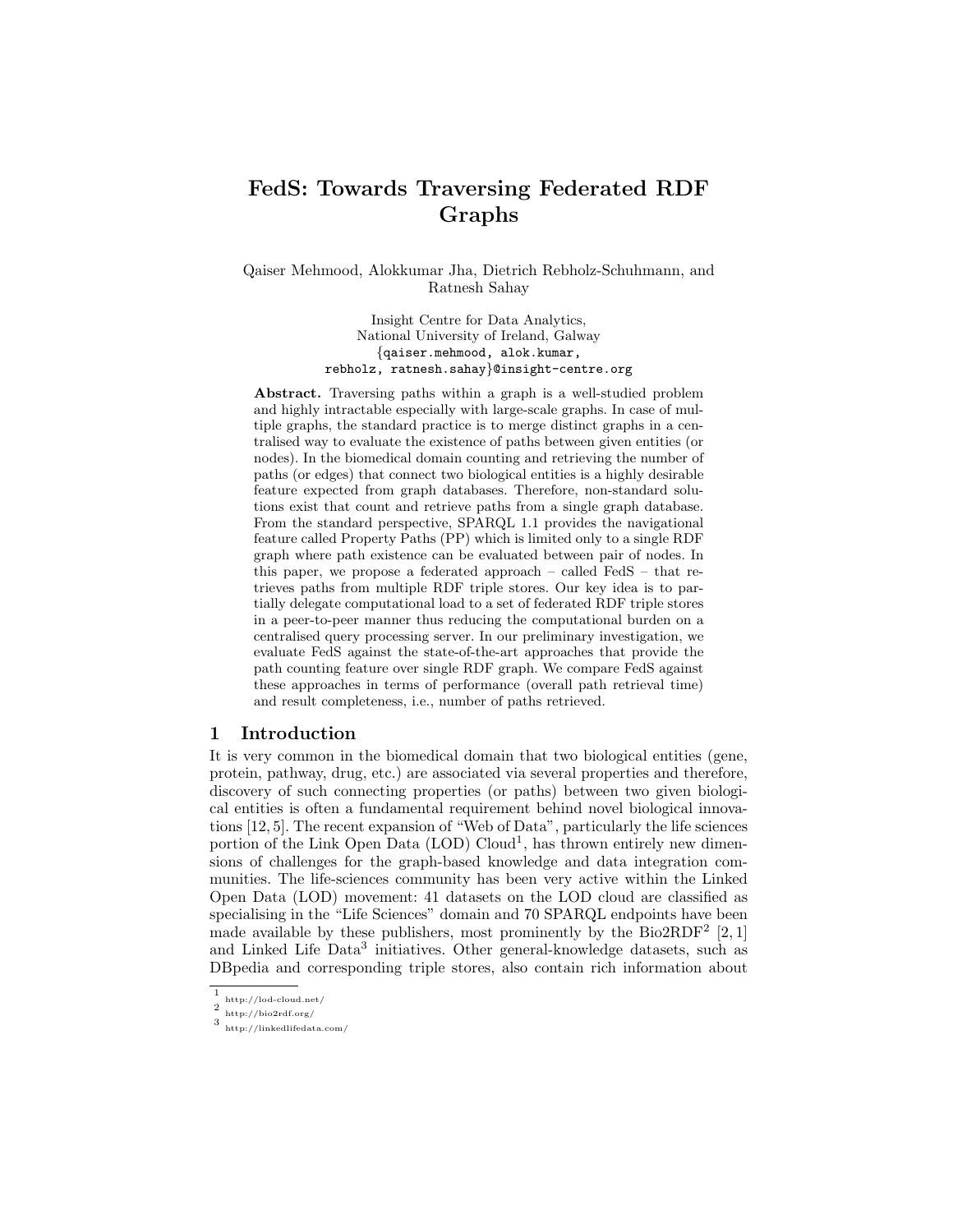the life sciences. Although, the underlying SPARQL endpoints behind the LOD Cloud has created a mashup of linked data connected through various linking properties (e.g.,  $xRef$ , owl:sameAs, x-relation) [9]. Unfortunately, there is no mechanism available – at the time of writing this article – that can traverse across multiple RDF triple stores in a federated manner to retrieve properties (or paths) that connect two given nodes. Manually identifying which of the LOD datasets contain the connecting properties is impractical, cumbersome, and a time-consuming process. For instance, in the current scenario, a SPARQL 1.1 property path query (shown in the Listing 1.1)

Listing 1.1: Property Path query in SPARQL1.1

```
Prefix : <urn:exe:>
SELECT ?s ?p ?o
{ : env (::|::) * ?s. ?s ?p ?o. ?o (::|::) * :gene }Group By ?s ?p ?o
```
would return all the *genes* which :*cnv* (copy number variation) connects to via any property in a single RDF graph. Although the SPARQL 1.1 version supports federation (via the SERVICE operator) and property path features, it is surprising that existing approaches and open source triple stores like Virtuoso and Jena does not provide any solution to federate path queries over distributed graphs. Similarly, there is numerous research already carried out in traversing and/or finding shortest paths in a graph [13, 6]. In the context of Linked Data, the European Semantic Web Conference (ESWC) in 2016 hosted a challenge [15] to find "Top-K Shortest Path in Large Typed RDF Graphs" where the main focus of all the competing participants has been on the extending or optimising the state-of-the-arts graph traversal algorithm over single RDF graph; none were aimed to navigate across federated graphs. Therefore, to find the path between source and target, the centralised approaches adopted by current systems pose some challenges such as; (i) user must know the priori knowledge of underlying schema of data to query on, (ii) requires to merge whole data into a single graph, which is a cumbersome task, (iii) copied data needs to be synchronized, and (iv) it lacks the opportunity to query the up-to-date and fresh data. while on the other-side federation provides the opportunity to tackle these challenges. Hence, to address these challenges we propose FedS that takes as input source (subject), target (object) nodes, and a list of triple stores to federate upon; and returns a list of paths that connect the source and target nodes across the federated triple stores.

In our previous work [17], we proposed an extension of SPARQL which allows finding the top-k shortest paths on a single compressed RDF graph – in the HDT [3] format – using the property path expression. In this paper, we propose FedS that federates across multiple triple stores by (i) selecting prospective triple stores where source and target nodes are available; (ii) retrieving paths from different triple stores; and finally (iii) merging all the retrieved paths that connect source and target nodes hosted in different triple stores. We start the paper by presenting a motivation scenario that aims to retrieve paths between source and target nodes hosted in different triple stores. We then discuss the related works of traversing and retrieving paths in graph databases. We then present the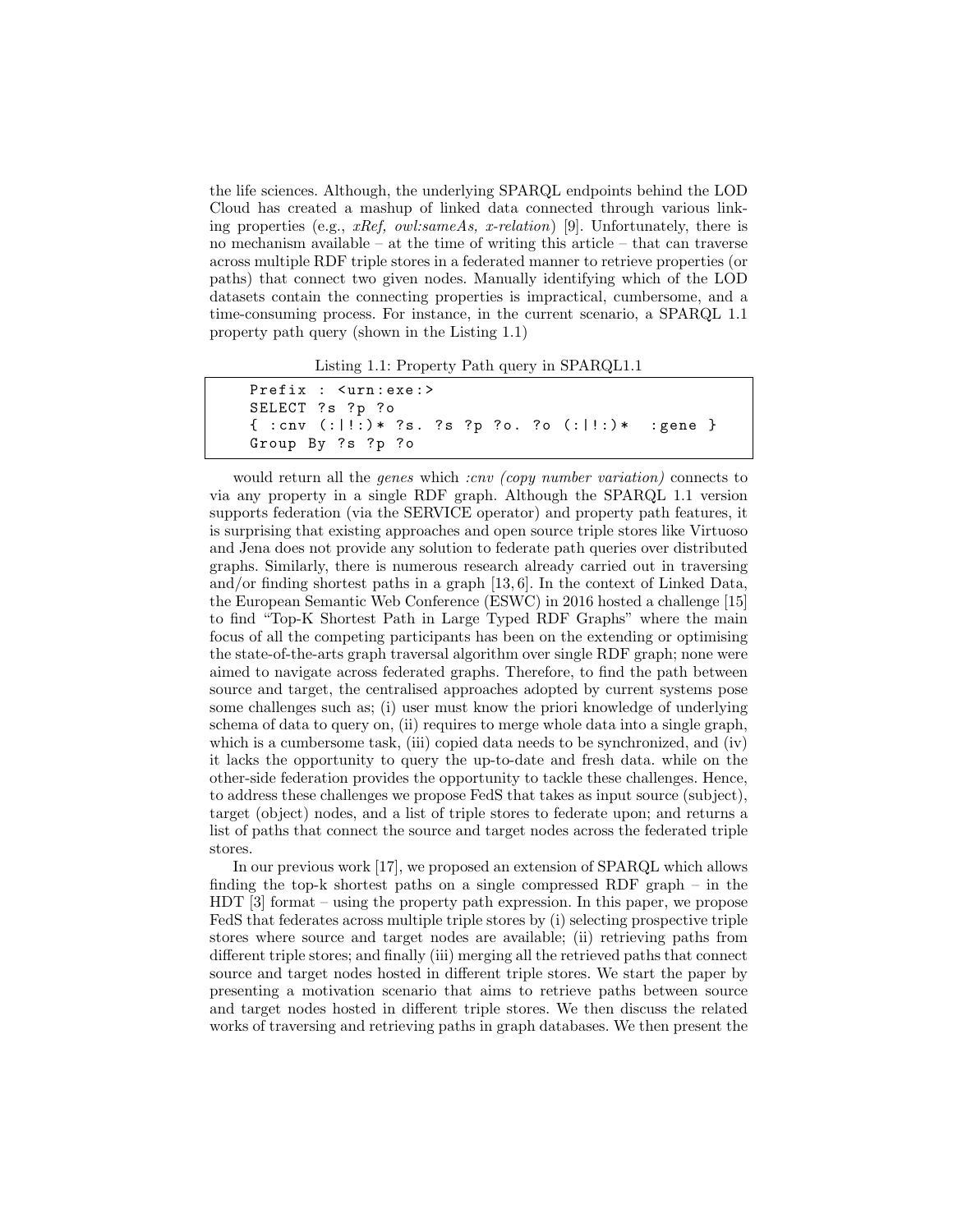FedS architecture and description of its four core components. We provide an evaluation of FedS compared to the state-of-art approaches. Finally, we present our conclusion and various routes to optimise the navigation across federated RDF graphs.

## 2 Motivation Scenario - Cancer Genomics

In order to understand the cancer progression, it is often the case that several genetic features, diseases, medical history, etc. are studied together, therefore, one of the key challenge in cancer genomics – a cornerstone of precision medicine – is to discover gene-disease-drug associations. Such novel associations provide insight into the drug development process tailored specifically for an individual patient (or a group of patients) targeting prevention, diagnosis and treatment of the diseases [18].



Fig. 1: Navigation Across Federated SPARQL endpoints

For instance, consider a scenario where a biomedical expert is trying to discover the paths between a drug  $(druqbank : DB00222)$  and a drug compound (kegg :  $C07669$ ). The Figure 1 shows a group of datasets (DrugBank, KEGG, Hgnc, OMIM, and Pharmgkb) hosted at five different SPARQL endpoints. The source drug (drugbank : DB00222) is located in the SPARQL endpoint for DrugBank, whereas the target drug compound ( $keqq$ :  $C07669$ ) exists in the SPARQL endpoints 1 (DrugBank), 2 (KEGG), and 5 (Pharmgkb). The source  $(drugbank : DB00222) - Glimepiride - is an antidiabetic drug whereas the tar$ get (kegg : C07669) represents a drug compound associated with Glimepiride.

If the biomedical expert needs to establish associations between the drug and its compound, he/she can find the direct correlation by querying the SPARQL endpoint for DrugBank. However, for further analysis to understand the mechanism of a drug compound and affected biological pathways, the expert needs to explore and discover associations in various others biomedical datasets. Figure 1 shows three paths starting from the drugbank : DB00222 (SPARQL endpoint 1) where the target (kegg :  $C07669$ ) is available in (i) the DrugBank endpoint itself via the  $:x$ -kegg property; (ii) the Kegg endpoint via the  $:x$ -kegg and :sameAs properties; and (iii) the Pharmgkb endpoint via the :x-pharmgkb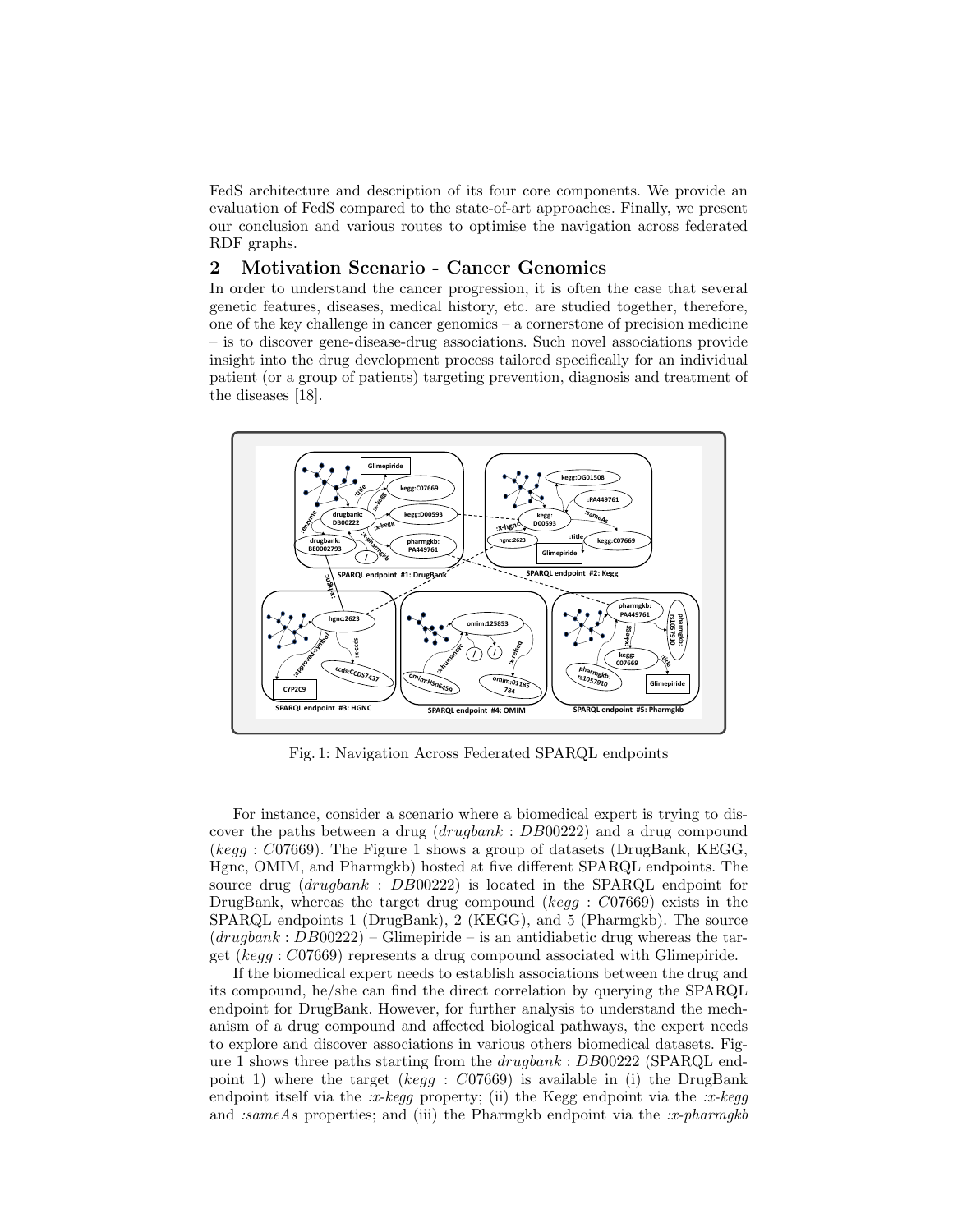and :x-kegg properties. The fourth path at the HGNC endpoint contains a node  $(hqnc : 2623)$  via the *:enzyme* and *:x-hqnc* properties, however, the target node  $(kega: C07669)$  doesn't exist in this endpoint.

We believe that a technology that can enable querying paths/associations among two or more biological entities across distributed repositories would be a great help to biologist and practitioners working in the cancer genomics as well as in the larger healthcare and life sciences area.

## 3 Preliminaries

Consider a network of distributed datasets where each dataset loaded with  $G = (V, P)$  directed graph. V is the set of vertices and P is the set of paths (edges). The vertices  $(v_i, v_j)$  are associated through a set of paths (edges)  $p_i j$ . If there exists a path between  $(v_i, v_j)$  then  $v_j$  is the *successor* of  $v_i$  and  $v_i$  is the predecessor of  $v_i$ . For RDF graph, we define as follows:

Definition 1 (RDF Triple & Graph) The set of RDF terminologies consists of the set of IRIs I, the set of blank-nodes B and the set of literals L. An RDF Triple  $T := (s; p; o)$  is an element of the set  $G := (I \cup B) \times I \times (I \cup L \cup B)$ . The set G is a finite set of triples called RDF graph. A RDF graph  $G_i$  of a single triple  $T_i$  represents a vertex (subject)  $s_i$  associated with another vertex (object)  $o_i$  via a path (property)  $p_i$ .

In a federated environment, if a path between source and target vertices does not exist within a local single graph, other remote graphs are scanned and queried to find the path existence between given vertices over the network.

Definition 2 (FedS Source Selection) In a federated query environment, given a triple pattern  $T$  with subject  $s_i$  and object  $o_i$  vertices in a bgp in a query  $Q$  executed against data sources  $D$ , the set of relevant sources for  $T$  in  $D$ is the set  $\mathcal{R}_t \subseteq \mathcal{D}$  of data sources that can provide answers when queried with T. We use the notation  $\mathcal{R}_T$  to denote the set of revelent data sources for source (subject) and target (object) nodes and use  $R$  when the context does not require specifying the triple patterns.

FedS performs a source selection process where a set of relevant data sources for a given query are discovered by scanning all the given data sets  $D$  and input triple pattern T.

**Definition 3** (**FedS Reachability**) In case of a labeled directed RDF graph  $G$ , the reachability relation is the transitive closure of RDF properties  $p(s, o)$  such that for the set of all ordered paired of subjects (s) and objects (o) there exists a sequence of subjects and objects  $s = v_0, v_1, \dots, k = o$  where the property  $p(v_{i-i}, v_i)$  is in  $p(s, o)$  for all  $1 \le i \le k$ .

For a given query to find the path between (s,o), if these two are connected through any number of paths  $p_i, \ldots, n$  we say that path exists and source(s) and target $(o)$  are reachable. While if there is no path between  $(s, o)$  it means that (s,o) is not reachable.

### 4 Related Work

Numerous amount of work has been done on the graph navigation and pathfinding problems [13] and variety of algorithms have been proposed to compute the shortest path within the given networks. Similarly, there is an extensive set of works [6, 14, 7, 4] related to the performance of pathfinding algorithms in very large graphs. They employ different techniques to get the optimised performance, for instance, in case of  $[7, 4]$ , the algorithms only work on compressed datasets stored in customised databases (e.g., HDT, RDF-3X), while others have worked on the graph partitioning problem. Our previous work [17] along with others [8,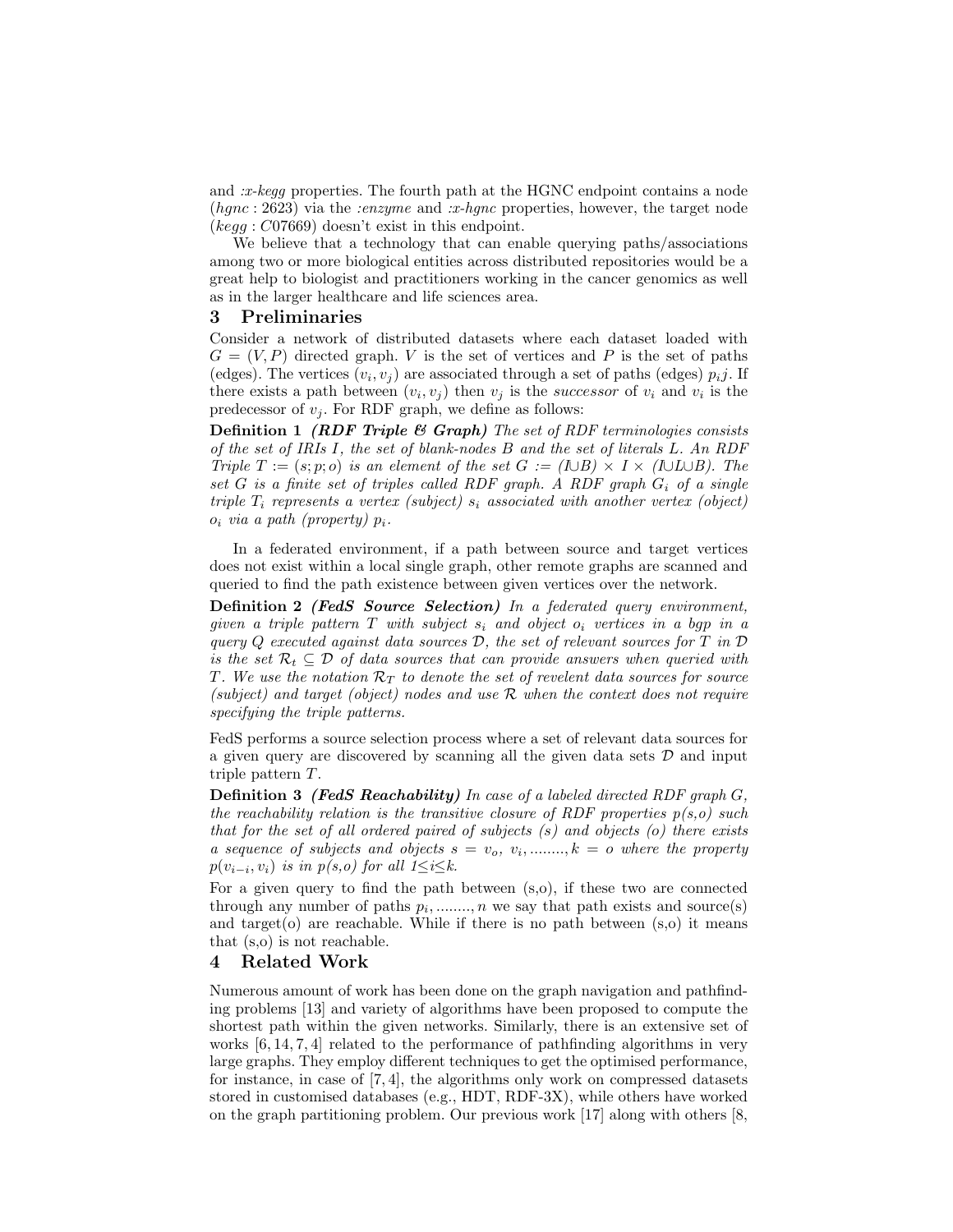16, 10, 11] proposed extensions for SPARQL 1.1 property paths, but none of them consider multiple triple stores during the graph navigation process. Therefore, we have no work to compare that does graph traversal over federated triple stores. Thus the motivation for our research is to investigate, how to enable path evaluation over federated triple stores. To the best of our knowledge, FedS is the first attempt to retrieve (evaluate) paths across the graphs hosted in federated triple stores.

# 5 FedS

FedS approach works as peer-to-peer network of triple stores where every triple store has FedS running on it. FedS extends previous work [17] to federate path traversal across the network. The FedS architecture is summarised in Figure 2, which shows its four core components: (i) Source Selection: performs source selection based on the availability of a source node within triple stores; (ii) Path Computation: once a subset of triple stores are identified that host the source node, path traversal starts from one of the selected triple srtores; (iii) Path Federation: when the path traversal starts at host triple store, the FedS probes other RDF stores – during the iteration – wherever the target node is available; and finally (iv) Path Merger: it aggregates all the path retrieved from different triple stores and prepare a list of paths between the source and target nodes.



Fig. 2: FedS Architecture

Source Selection: FedS performs a partially index free source selection of relevant triple stores (see definition 2), where only the address IRIs are stored. The source selection is performed by using the SPARQL ASK query that returns the availability of a source and target in different triple stores. For example, given the list of five RDF stores (DrugBank, HGNC, PharmGKB, OMIM, and KEGG) [see Figure 1], the source selection process identifies three triple stores (DrugBank, KEGG, Pharmgkb) where the source (drugbank : DB00222) and target  $(\text{ke}g : \text{C}07669)$  nodes exist. Then, one of the identified triple store – where the source node is found  $-$  is randomly selected to initialize the path traversal process.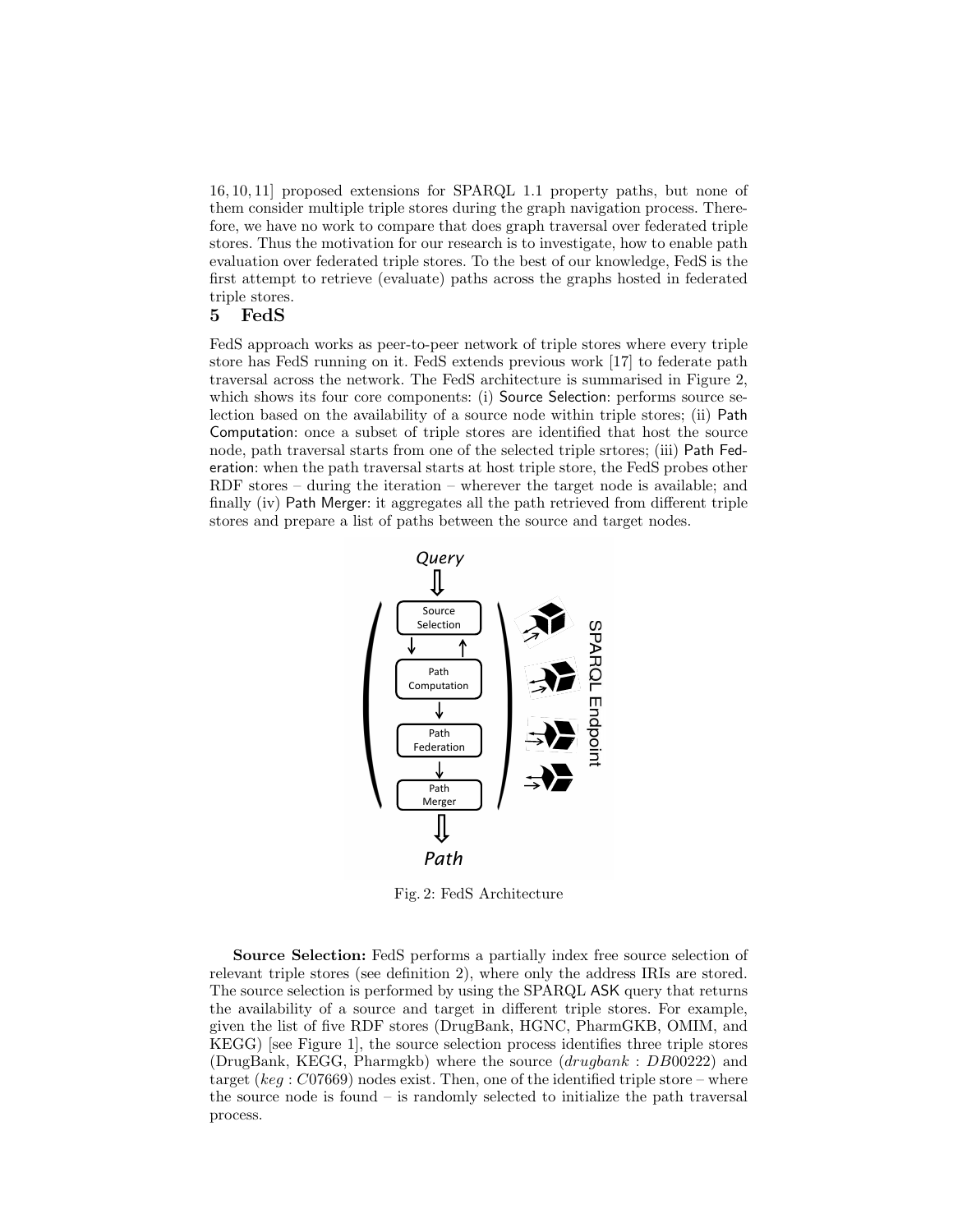Path Computation The traversal starts from the identified triple store that contains the source node and navigates along all the paths (successors) and check the reachability between source and target nodes (see definition 3). If the target node is found in the hosted triple store, it feeds (reports) the retrieved path to the "Path Merger" component. However, if path from source to target node is not reachable – within the hosted triple store – we defined it as a *partial path*. The partial paths are created from the source to all its successors up to the leaf (last) nodes in the current triple store. For instance, two simple partial paths; kegg:D00593 and pharmgkb: PA449761 are one hop away from source DB00222, therefore are the leaf nodes. However, there always be complex partial paths where many nodes exist from root to last node (source) to its last node. Feds considers all the nodes of partial paths to check their availability in other datasets and how this happens is explained in "Path Federation" component. Further, there may also exist indirect paths between source and target. For instance, in figure 1 enspoint 1 is linked with endpoint 3 through DB00222 $\rightarrow$  :anzyme  $\rightarrow$  $B E 0002793 \rightarrow x:\text{hgnc} \rightarrow \text{hgnc}:2623.$  Endpoint 3 does not contain the target node C07669, however, hgnc:2623 is connected to endpoint 2 where actual target node C07669 does exist. To compute the indirect paths, FedS performs the following steps; (i) partial path is created DB00222 $\rightarrow$  :anzyme  $\rightarrow$  BE0002793  $\rightarrow$  x:hgnc  $\rightarrow$ hgnc:2623, (ii) hgnc:2623 is not target node therefore FedS ASK this node and finds that endpoints 2 has hgnc:2623. From endpoint 2 partial path – hgnc:2623  $\rightarrow$ :xhgnc  $\rightarrow$  D00593  $\rightarrow$ :sameAs  $\rightarrow$  C07669 – is returned and is reported to the component "Path Merger".

Path Federation: This component iterates over the list of partial paths where each element (node) involved in partial path along with actual target node is checked (using the SPARQL ASK construct) for their availability in the already identified triple stores. Upon receiving the federated request, the traversal process starts in all those triple stores which contain the corresponding nodes and returns the retrieved paths towards the endpoint from where the request was dispatched. For example, the two dashed lines between DrugBank-Kegg and DrugBank-Pharmgkb endpoints shows the availability of nodes  $(key: D00593$  and  $pharmgkb: PA449761)$  in these two endpoints.

Path Merger: This component stores and merge all the partial paths and the paths retrieved from different SPARQL endpoints. When the paths are received from different SPARQL endpoints, this component concatenates each retrieved path to the corresponding node in the partial list such that a complete path is completed (i.e., partial from local and partial from remote enapoint) paths from source to target nodes. For example, two direct complete paths are: (i) DB00222 $\rightarrow$  :x-pharmgkb  $\rightarrow$ PA449761  $\rightarrow$  :x-kegg  $\rightarrow$  C07669; and (ii) DB00222 $\rightarrow$  :x-kegg $\rightarrow$  D00593 $\rightarrow$  :sameAs $\rightarrow$  C07669]). There also exists an indirect path which is;[DB00222 $\rightarrow$  :anzyme  $\rightarrow$  BE0002793  $\rightarrow$  x:hgnc  $\rightarrow$  hgnc:2623 $\rightarrow$  x:hgnc  $\rightarrow$  D00593  $\rightarrow$  :sameAs  $\rightarrow$  C07669]

The main objective of FedS is to retrieve paths over the federated network of triple stores and the major advantages are: (i) FedS doesn't need priori knowledge of underlying schema of RDF graphs hosted in different SPARQL endpoints; (ii) In order to traverse the paths, FedS does not require to merge the federated RDF graphs into a single graph; and (iii) finally, FedS is still be able to compete with state-of-the-art approaches.

#### 6 Results and Discussion

The experimental setup comprises of datasets (i.e., SPARQL endpoints) and six input queries. we compared Feds against three systems (Virtuoso, Blazegraph, and HDT-Bidirectional-TopK).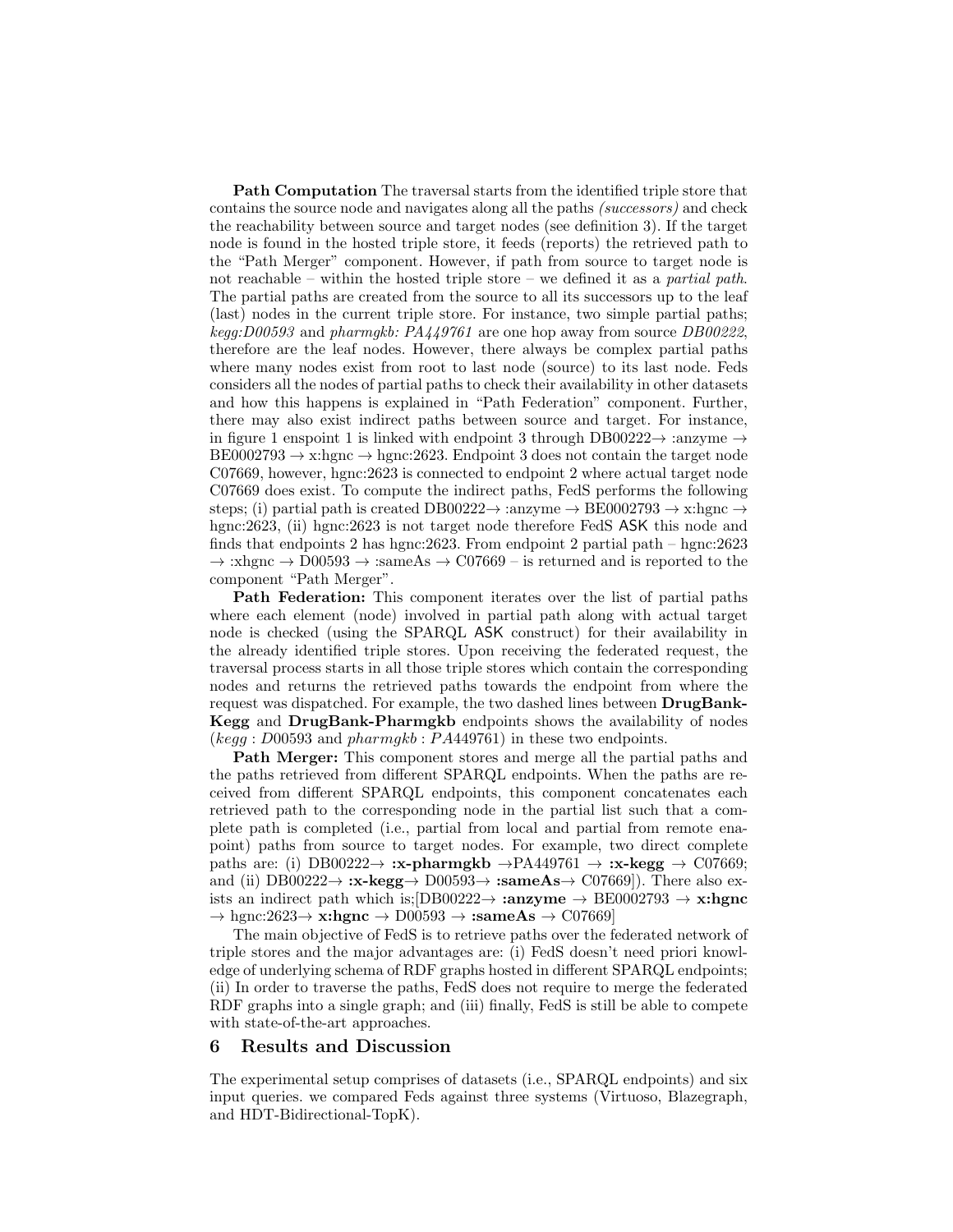**Datasets:** We have downloaded the release-4 of Bio2RDF datasets<sup>4</sup>. The data cumulatively is around 3.89 GB – DrugBank (size 1.18GB), KEGG (size 471.9MB), PharmaGKB (size 29.2MB), OMIM (size 1.61GB), and HGNC (size 592MB) – with 22,36,32,57 triples, 2,343,770 subjects, 334 predicates and 81,599,44 objects. Table 1 shows the number of triples, subjects, predicates, and objects in each dataset and the hardware specs of five desktop machines used to conduct the experiments are shown in Table 2.

Table 1: Datasets statistics

| Dataset                              | Size                   |                      | Triples Subject Predicates Objects |         |
|--------------------------------------|------------------------|----------------------|------------------------------------|---------|
| Drugbank   1.18GB   5151714   421348 |                        |                      | 104                                | 2472011 |
| Kegg                                 | 479.1MB 3281579 358844 |                      | 63                                 | 1835508 |
| Pharmgkb   29.2MB   191379   19905   |                        |                      | 32                                 | 123336  |
| Omim                                 | 1.61GB 9687186 1127394 |                      | 93                                 | 1415364 |
| <b>HGNC</b>                          |                        | 592MB 4051399 416279 | 42                                 | 2313725 |

Queries: The table 3 shows six evaluation queries. The column two in Table 3, shows the number of datasets (SPARQL endpoints) selected for each query. For example, in the case of Q1 DrugBank and Pharmgkb are needed to retrieve the complete paths. Similarly, Q5 needed 3 SPARQL endpoints (DrugBank, Kegg, and Pharmgkb) to retrieve all three paths. The "Hops" column denote the number of properties (named edges) between source and target nodes.

Table 2: Specifications of virtual machines used in experriments

| OS.     | Data loaded RAM Hard disk |     | Processor                                       |  |  |
|---------|---------------------------|-----|-------------------------------------------------|--|--|
| MAC     | Omim                      |     | $ 16GB $ 500GB $ 2.6$ GHz Intel Core i5         |  |  |
| Ubuntu  |                           |     | Drugbank   32GB   500GB   2.9 GHz Intel Core i7 |  |  |
| Windows | Kegg                      | 8GB | $250GB$ 2.2 GHz Intel Core i7                   |  |  |
| Ubuntu  | Hgnc                      | 8GB | 300GB 2.5 GHz Intel Core i5                     |  |  |
| Windows |                           |     | Pharmgkb  16GB  250GB  2.2 GHz Intel Core i5    |  |  |

Performance Analysis: In order to compare against the triple stores (Virtuoso, Blazegraph, and HDT-BidirectionalTopK) which support the SPARQL 1.1 Property Path specification. We performed following steps: (i) merged all the data within five SPARQL endpoints into a single graph and loaded it into each triple store (i.e., Virtuoso, Blazegraph, HDT-BidirectionalTopK); and (ii) executed SPARQL 1.1 property path query without specifying any predicate in path expression (e.g.,  $(:|!:)*$ ) on each triple store. As shown in the Figure 3, HDT-Bidirectional-TopK outperforms all other systems simply because it works only on HDT-based compressed RDF data rather than raw RDF data.

FedS, Virtuoso, and Blazegraphs work only on raw RDF data and therefore results are comparable. The key point to be noted here is: FedS has to cope with additional messaging over the network (e.g. network cost due to SPARQL ASK

<sup>4</sup> http://download.openbiocloud.org/release/4/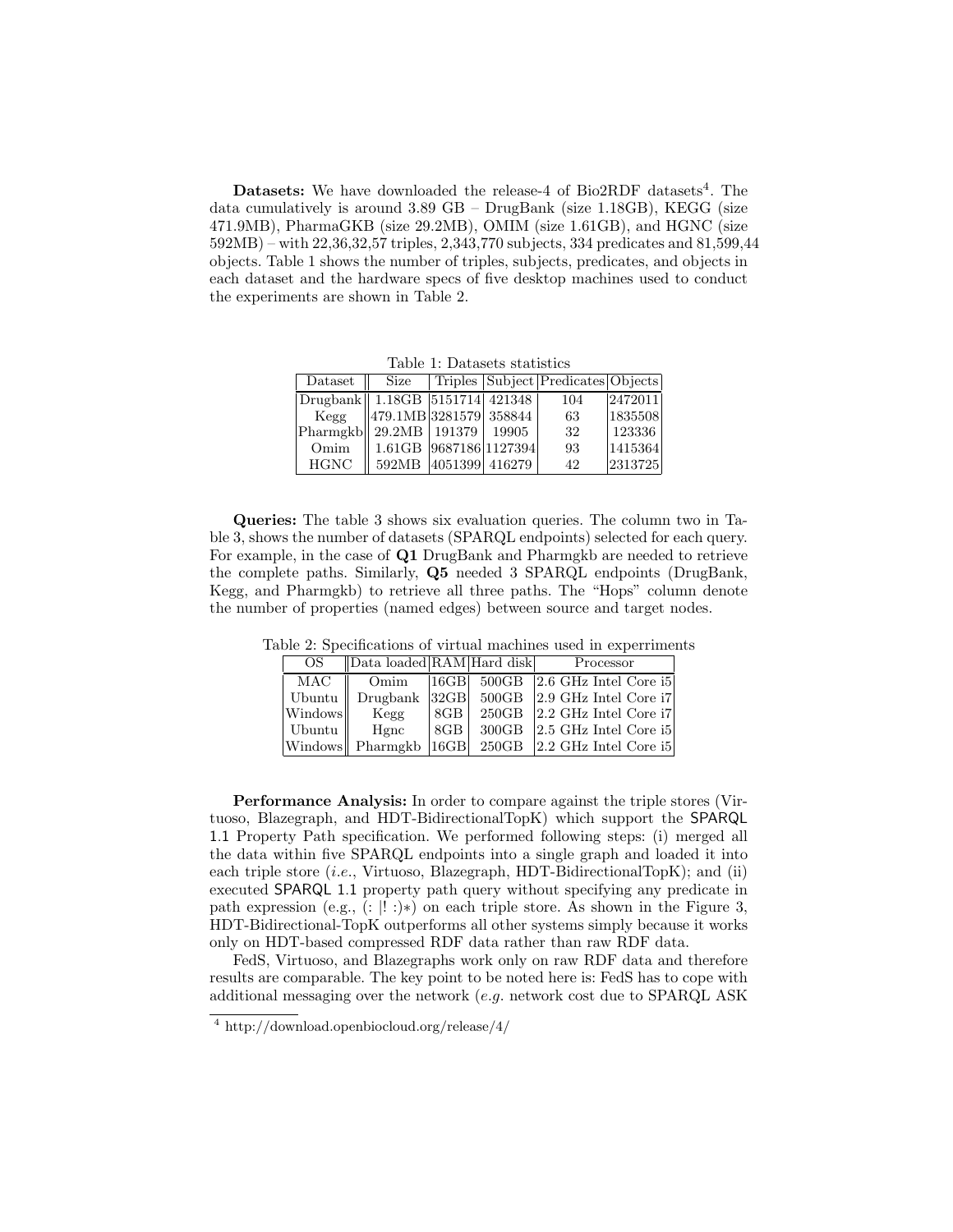| rapid of put mpac quorios and resource<br>Paths Hops |                       |                    |                            |   |                |  |  |
|------------------------------------------------------|-----------------------|--------------------|----------------------------|---|----------------|--|--|
| Query                                                | Dataset selected      | Source             | Target                     |   |                |  |  |
| Q1                                                   | $Drugbank - Pharmgkb$ | drugbank:DB00072   | clinicaltrials:NCT01959490 |   | $\overline{2}$ |  |  |
| Q2                                                   | $Drugbank-HGNC$       | drugbank:DB01268   | hgnc.symbol:FLT3           |   | 3              |  |  |
| Q <sub>3</sub>                                       | Drugbank              | drugbank:DB00134   | $kegg:$ D04983             |   | $\mathfrak{D}$ |  |  |
|                                                      | Drugbank-Kegg         | drugbank:DB00134   | $kegg:$ D04983             |   |                |  |  |
| $Q_4$                                                | Drugbank              | drugbank:BE0002362 | hgnc.symbol:CYP3A5         |   |                |  |  |
| Q5                                                   | Drugbank              | drugbank:DB00222   | kegg:CO7669                |   |                |  |  |
|                                                      | $Drugbank - Kegg$     | drugbank:DB00222   | kegg:CO7669                |   | 2              |  |  |
|                                                      | Drugbank—Pharmgkb     | drugbank:DB00222   | kegg:CO7669                |   | 2              |  |  |
|                                                      | Drugbank-HGNC-Kegg    | drugbank:DB00222   | kegg:CO7669                |   | 4              |  |  |
| Q6                                                   | Drugbank              | omim:147470        | hgnc.symbol:IGF2           | 3 | 3x1            |  |  |

Table 3: Six Input Queries and Results

queries, machines with different specs, source selection, federation request, etc.). We also noticed that Virtuoso and Blazegraph were not able to return the results for Q6. In case of Virtuoso, all queries were showing time-out if the queries were executed without specifying the named graphs<sup>5</sup>.



Fig. 3: Comparing total query execution time

 $3.3 \text{ m}$  and  $4.3 \text{ m}$  and  $4.3 \text{ m}$  are designed to retrieve complete sets of path preproduces  $4.3 \text{ m}$ completeness – as triple stores are designed to retrieve complete sets of path in Path Analysis: Table 4 shows the comparison of total number of paths retrieved and their corresponding path length (i.e., Hops). In terms of result

 $\frac{1}{\sqrt{2}}$  (see  $\frac{1}{2}$  ) or  $\frac{1}{2}$  (FD  $\frac{1}{2}$  or  $\frac{1}{2}$  or  $\frac{1}{2}$  or  $\frac{1}{2}$  or  $\frac{1}{2}$  or  $\frac{1}{2}$  or  $\frac{1}{2}$  or  $\frac{1}{2}$  or  $\frac{1}{2}$  or  $\frac{1}{2}$  or  $\frac{1}{2}$  or  $\frac{1}{2}$  or  $\frac{1}{2}$  or  $\frac{1$  $^5$ https://www.w3.org/TR/rdf-sparql-query/#namedGraphs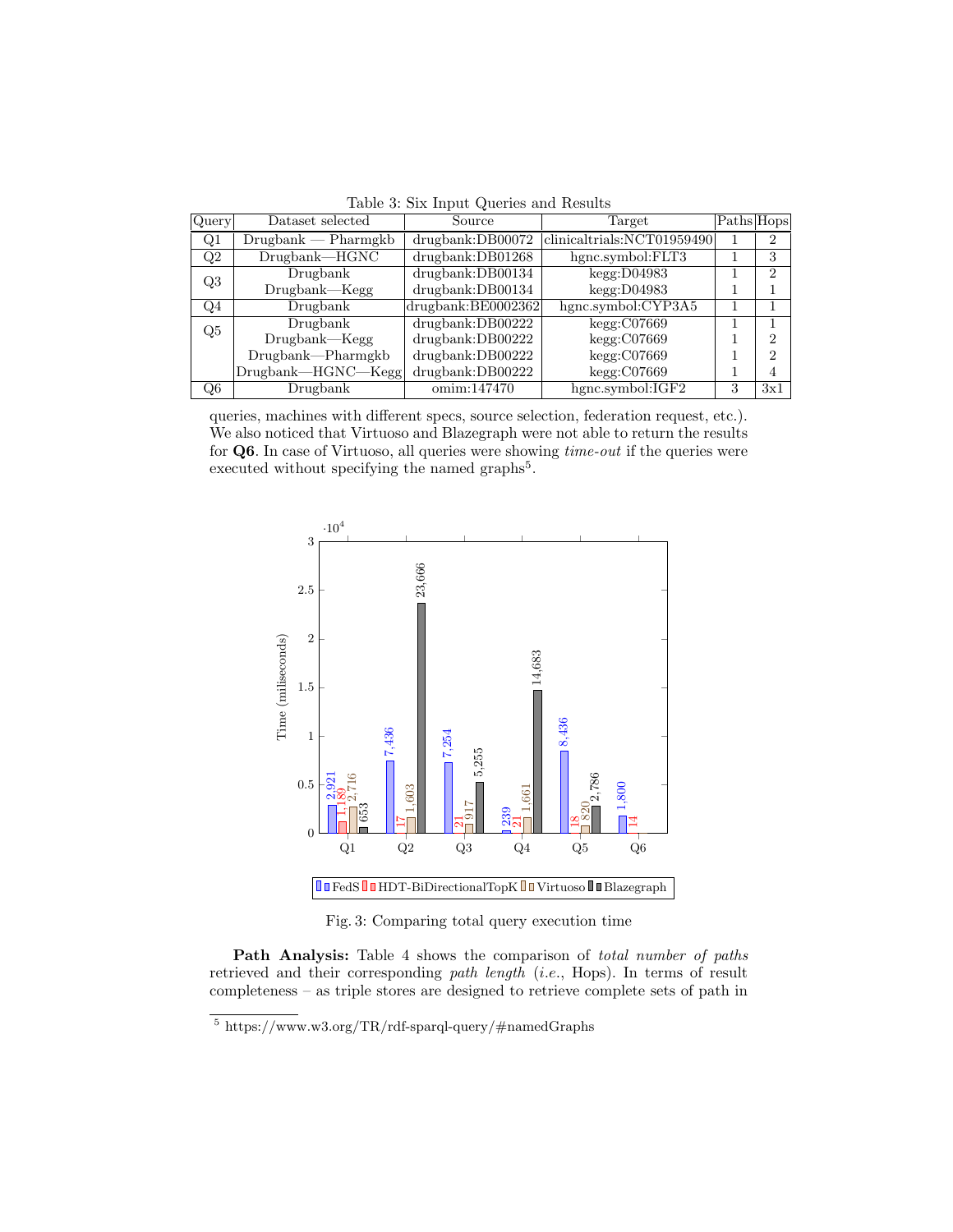a single graph – for all the six queries, FedS retrieved the equal number of paths in a federated environment.

|                                                           | FedS |               | $\vert$ HDT-BiDirectionalTopK $\vert\vert$ |     | Virtuoso       |                             | Blazegraph |            |
|-----------------------------------------------------------|------|---------------|--------------------------------------------|-----|----------------|-----------------------------|------------|------------|
| $\text{Query}$ $\ \#\text{TP}\ \#\text{PH}\  \#\text{TP}$ |      |               |                                            | #PH | $\# \text{TP}$ | $\#PH$                      | $\#TP$     | $\rm \#PH$ |
|                                                           |      | 2             |                                            | റ   |                | $\overline{2}$              |            | 2          |
| $\mathrm{Q}2$                                             |      | 3             |                                            | 3   |                | 3                           |            | 3          |
| Q3                                                        |      | 2             |                                            | ົ   |                | $\mathcal{D}_{\mathcal{L}}$ |            | ച          |
|                                                           |      |               |                                            |     |                |                             |            |            |
| Q4                                                        |      | $\mathcal{D}$ |                                            | റ   |                | $\mathcal{D}_{\mathcal{L}}$ |            | $\Omega$   |
| Q5                                                        |      | $\Omega$      |                                            | റ   |                | $\mathcal{D}_{\mathcal{L}}$ |            | റ          |
|                                                           |      | റ             |                                            |     |                | റ                           |            |            |
|                                                           |      |               |                                            |     |                |                             |            |            |
|                                                           |      |               |                                            |     |                |                             |            |            |
| Ω6                                                        | 3    | 3x1           | 3                                          | 3x1 |                |                             |            |            |

Table 4: Comparison of the Total Paths #TP and Path Hops #PH

# 7 Conclusion and Future work

In this paper we propose FedS, a path traversal approach that federates across multiple SPARQL endpoints. This work is motivated by the needs of biomedical domain to find associations (paths) across different biological entities. The current SPARQL 1.1 Property Path specification and the standard traversal algorithms(BFS, DFS,  $A^*$ , etc.) assume (or require) a single graph – or many graphs merged into a centralised graph – for graph traversal. FedS proposes a four step process that enables graph traversal in a federated environment. Our initial evaluation results are encouraging where FedS retrieves all the paths in a competing query processing time when compared to state-of-the-art triple stores approaches. In terms of future work, there are a number of possible routes to optimise the current four step process (i) we plan to implement a ranking mechanism in the source selection process to select the  $top-k$  SPARQL endpoints to initialise the path navigation process; (ii) next obvious step is to devise a method that ranks  $(top-k)$  the retrieved paths between source and target nodes; (iii) we plan to include larger data sets with significant number of paths (i.e., 10+) between source and target nodes; and finally, (iv) the current implementation navigates only in the forward direction, to further optimise, we plan to implement navigation in both the directions.

# Acknowledgements

The work presented in this research paper has been funded by Science Foundation Ireland under Grant No. SFI/12/RC/2289.

#### References

- 1. Bio2RDF Release 3: A larger, more connected network of Linked Data for the Life Sciences, volume 1272 of CEUR Workshop Proceedings, Riva del Garda, Italy, 2014. CEUR-WS.org.
- 2. François Belleau and et al. Bio2rdf: Towards a mashup to build bioinformatics knowledge systems. Journal of Biomedical Informatics, 2008.